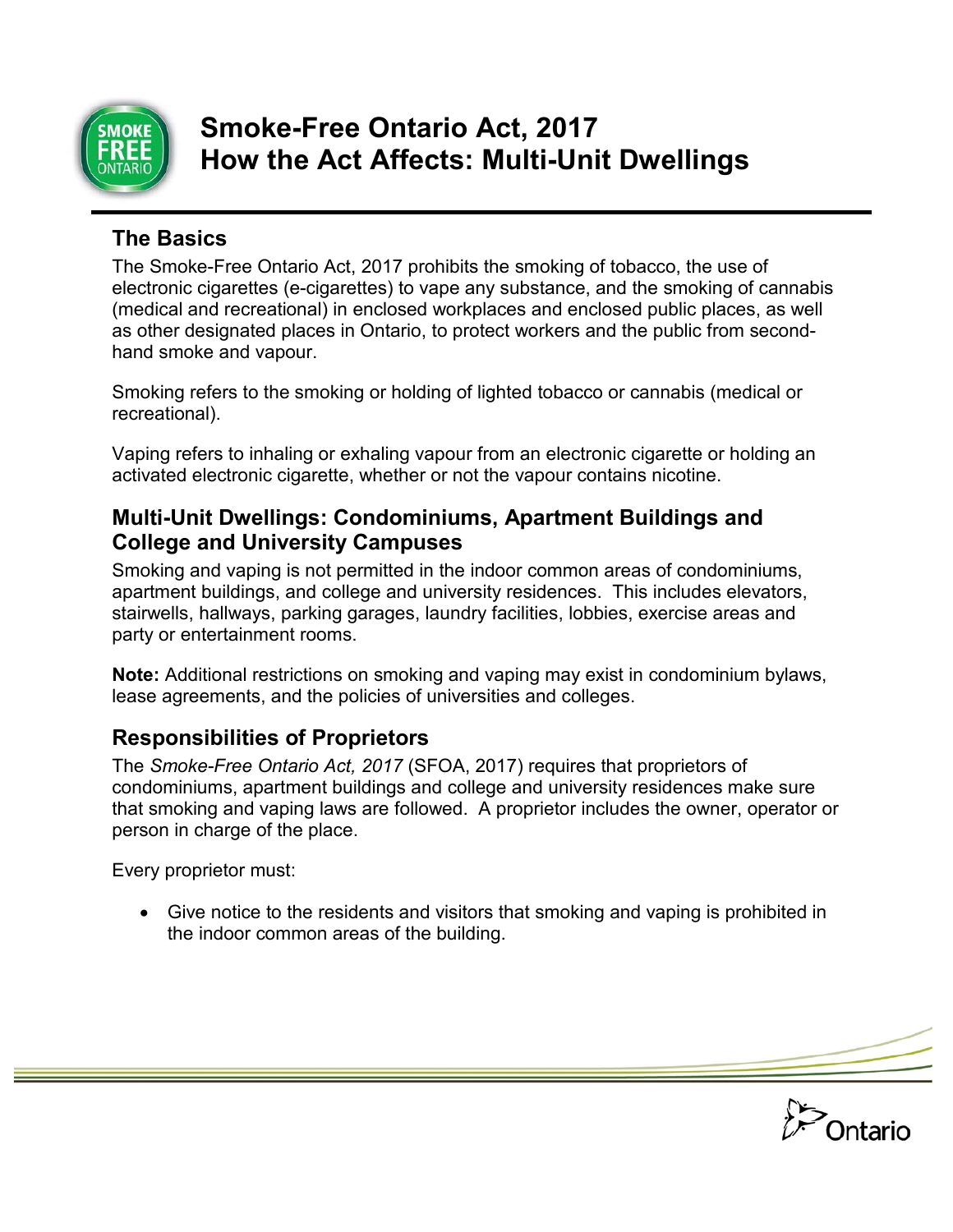- Post "No Smoking" and "No Vaping" signs, or a dual "No Smoking and No Vaping" sign at entrances, exits and washrooms of the indoor common areas, in appropriate locations and in sufficient numbers, to ensure that residents and visitors are aware that smoking and vaping is not allowed.
- Ensure that no ashtrays or similar items remain in the indoor common areas.
- Ensure that persons do not smoke or vape in the indoor common areas.
- Ensure that someone who refuses to comply with Ontario's smoking and vaping laws does not remain in the indoor common area.

### **Enforcement**

Local public health units will carry out inspections and respond to complaints regarding smoking and vaping in the indoor common areas of apartments, condominiums and university and college residences.

### **Penalties**

An individual who violates the prohibition on smoking and vaping in the indoor common areas of a condominium, apartment building or university or college residence may be charged and if convicted, may face a maximum fine of \$1,000 (for a first offence) or \$5,000 (for any further offence).

A proprietor of a condominium, apartment building or university or college residence that fails to fulfill their responsibility under the law may be charged and if convicted, may face a maximum fine:

Signage responsibilities

- For individuals: \$2,000 (for a first offence); \$5000 (for a second offence); \$10,000 (for a third offence); \$50,000 (four or more offences).
- For corporations: \$5,000 (for a first offence); \$10,000 (for a second offence); \$25,000 (for a third offence); \$75,000 (four or more offences).

Other responsibilities

- For individuals: \$1,000 (for a first offence) ; \$5,000 (two or more offences).
- For corporations: \$100,000 (for a first offence) ; \$300,000 (two or more offences).

Ontario

This fact sheet is intended as a quick reference only and should not be considered to be legal advice. For more information, please contact your local Public Health Unit.